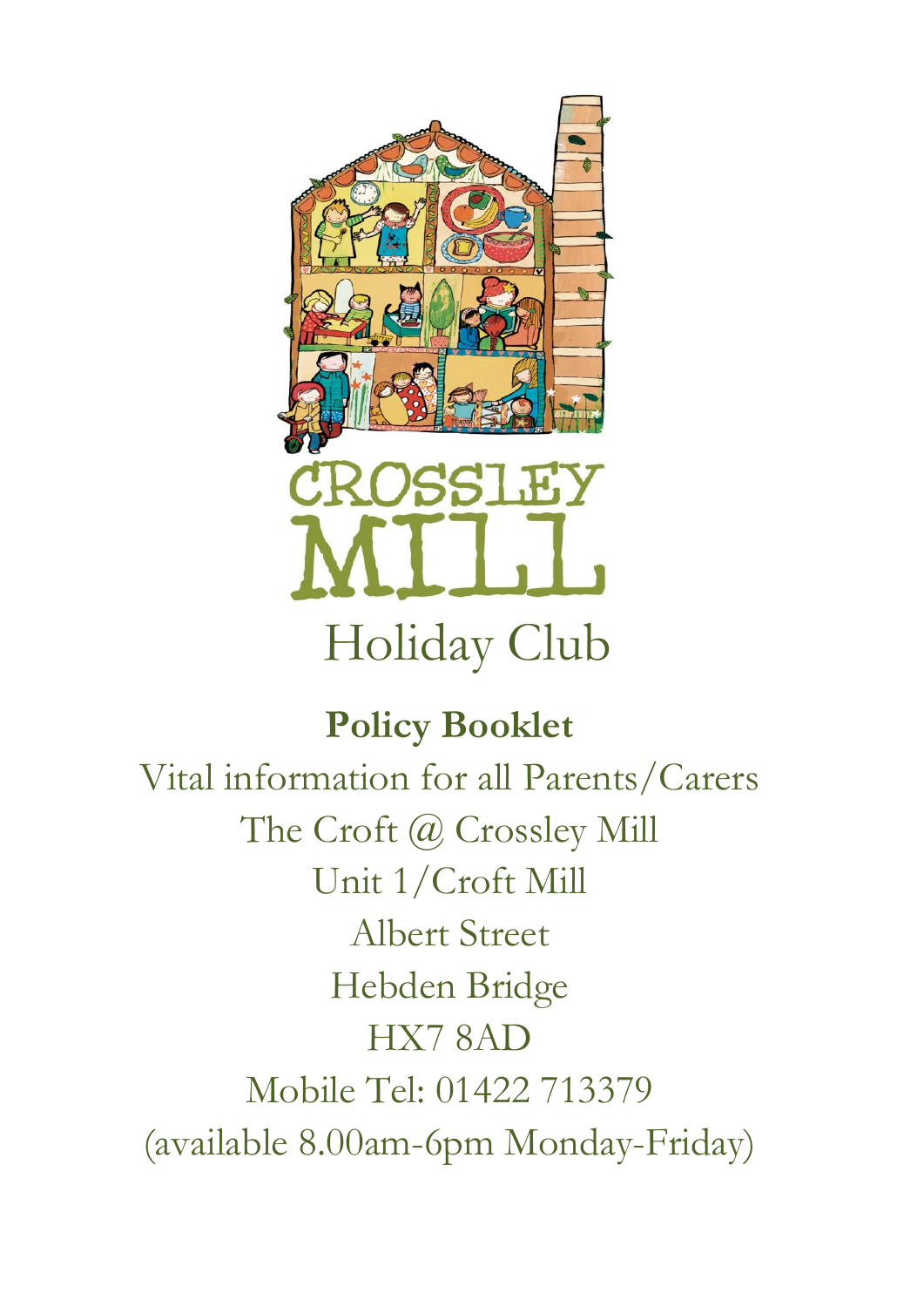## **Welcome to Crossley Mill Holiday club**

### **Aims & Objectives**

It is the aim of Crossley Mill Holiday club to provide safe, affordable, accessible, quality childcare and play opportunities in Hebden Bridge during the school holidays.

### **Children for Whom Care is Provided**

We provide sessions for up to 15 children aged between 5- 10 years during school holidays.

The service will provide a friendly, fun and stimulating environment for all who attend irrespective of their culture, abilities or social status, while meeting the social, physical, intellectual, creative and emotional needs of all the children and recognising the individual needs of each child. Children with special needs can be accommodated after consultation between parents and the manager.



We want parents/carers to feel able to make suggestions about the way the holiday club operates and generally to talk to us about any aspect of your child's care. We consider the staff and parents to be in partnership, enabling us to provide the best possible environment for each child.

We hope your child will have a fun and happy time, enjoying all the different activities we provide. If you do have any queries or worries do not hesitate to contact a member of the Holiday Club staffing team.

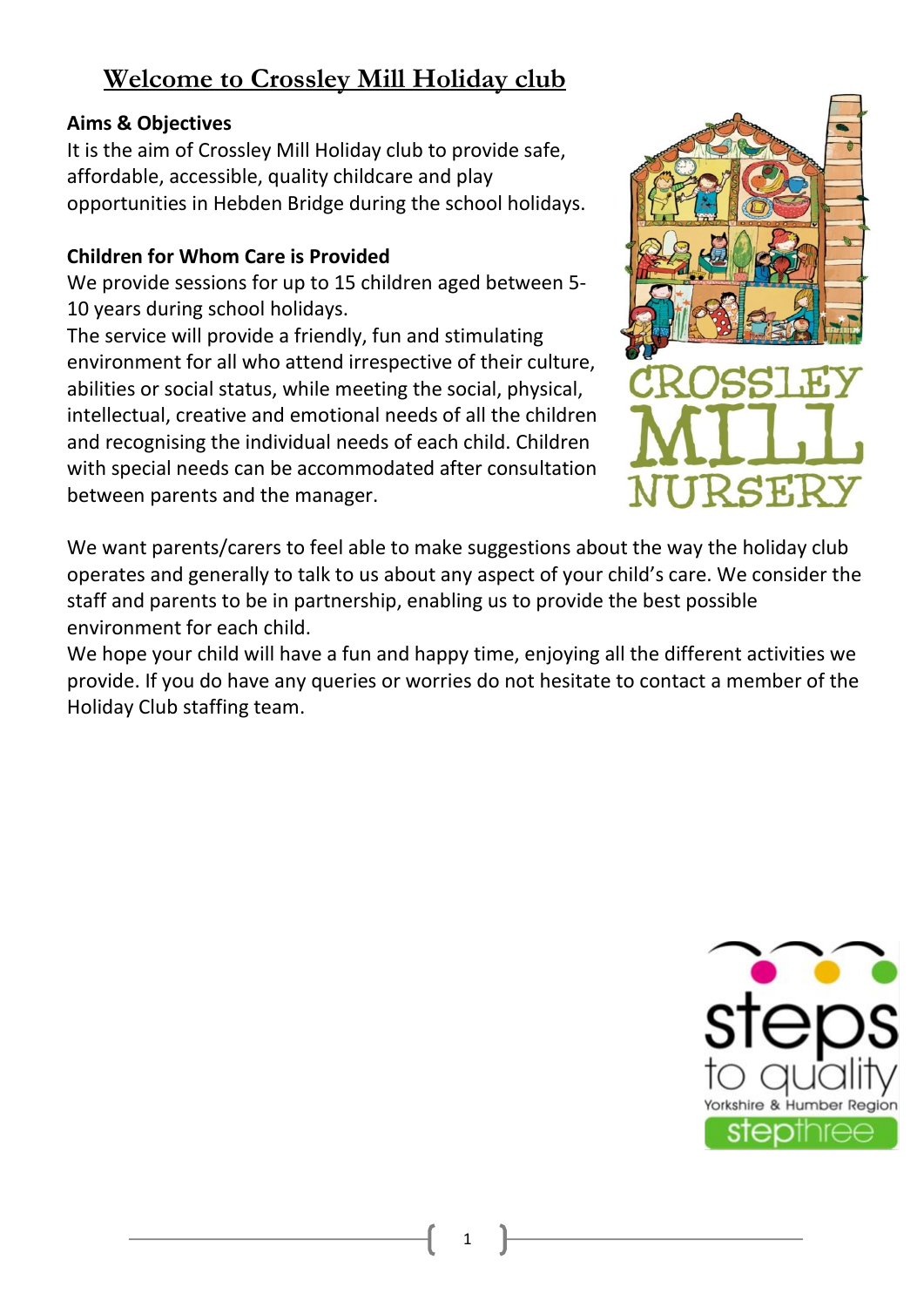#### **What are the basics I need to know?**

Crossley Mill Nursery Manager: Sarah Godfrey - 01422 845820 Holiday club manager: Sarah Godfrey/Claire Hunter – 01422 713379

#### [www.crossleymillnursery.org.uk/](http://www.crossleymillnursery.org.uk/)holiday-club

**Opening times/Fees**

Holiday club is open Monday to Friday school holiday time only and session times are: Full day 8.00am to 6pm  $\sqrt{32}$ Additional charges will be added for extra activities planned.

Please remember to collect your child promptly at the correct time. A late fee of  $f(10)$  is charged for any late pickups.

#### **Payment policy**

Fees are payable in advance via our online booking system.

#### **Holidays**/**Sickness**/**Absence**

**All pre-booked session must be cancelled giving 48 hours' notice for a full refund. Extra sessions may be available on request. Please call the Holiday club mobile….**

**You will need to provide**

- **A healthy packed lunch NO NUTS**
- **Own drinking sports bottle**
- **Appropriate clothing for the weather (sun hat, rain coat)**
- **Skin care (sun cream)**
- **Personal medication in a clear bag, clearly labelled. (Inhalers)**

**We will provide**

- **Breakfast (served between 8.30am-9am)**
- **Fresh drinking water**
- **Fresh fruit (mid-morning snack)**
- **Light tea (3.30pm)**
- **Daily activities**

\* \* \* \* \* \* \* \* \* \* \* \* \* \* \* \* \*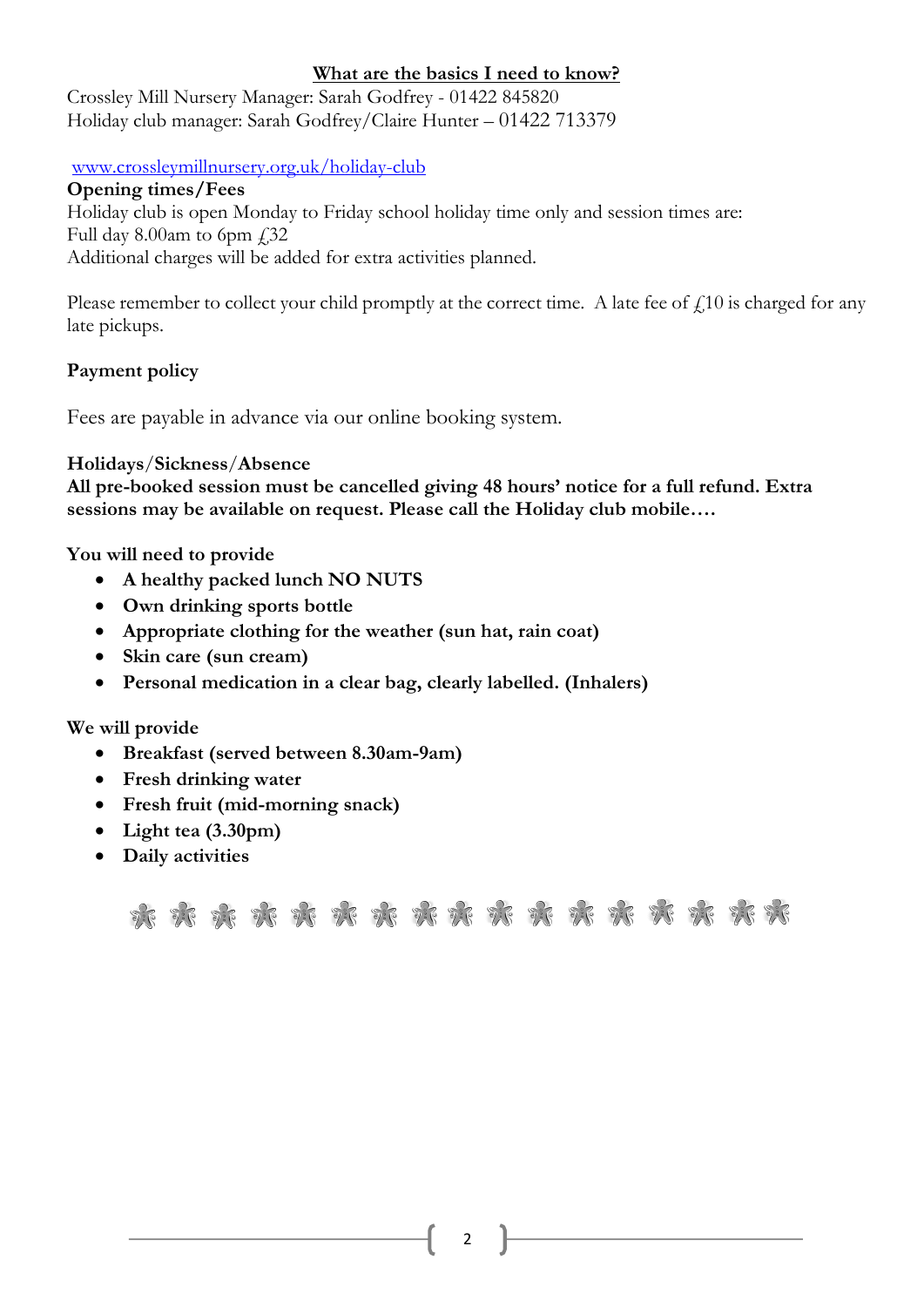#### **Confidentiality**

- The confidentiality of all children's details is respected, and records are kept on a secure online system., which only management and senior staff have access to.
- Parents/carers have the right to inspect records relating to them and their child/children at any time in compliance with General data protection regulations 2018 (GDPR)

#### **Environment**

- A safe and secure environment is always maintained. A specific Risk assessment covers the day to day management of the holiday club.
- The emergency fire button can be found outside the kitchen door.
- First aid supplies are checked regularly, by a designated first aider and the safety and cleanliness of the holiday club and its equipment is regularly assessed by the manager.
- Holiday club operates a no smoking or vaping policy.

#### **Food**

- Special dietary needs will be catered for and the registration form will include a question about your child's dietary needs.
- Breakfast, refreshments and snacks will be provided.
- All Staff responsible for preparing/making food have their basic food hygiene.

#### **Complaints Procedure**

The holiday club has a written Complaints policy and procedure.

- In the first instance parents are encouraged to approach the Holiday club Manager who will endeavour to resolve any difficulties.
- Problems needing further consultation will be referred to the holiday club manage at Crossley Mill.
- Where difficulties remain unsolved contact Ofsted



#### **Facebook Policy**

Crossley Mill Holiday club has a Facebook page available. This is a communication tool for the setting. We will use it to

- Promote certain events such as, open days, social events & visitors
- Update parents on staff training & development
- To share news
- To show photos of activities, trips or special events happening within the holiday club
- Only photos of children whose parents give consent will be shared on the page and names will remain strictly confidential.

We also want to invite your thoughts & comments.

The holiday club management team are the page administrators and will update the page on a regular basis.

The page administrators reserve the right to remove any comments at any time. The intent of the policy is to protect the privacy and rights of the holiday club, staff & families.

We will remove any postings that

- Name specific individuals in a negative way
- Are abusive or contain inappropriate language or statements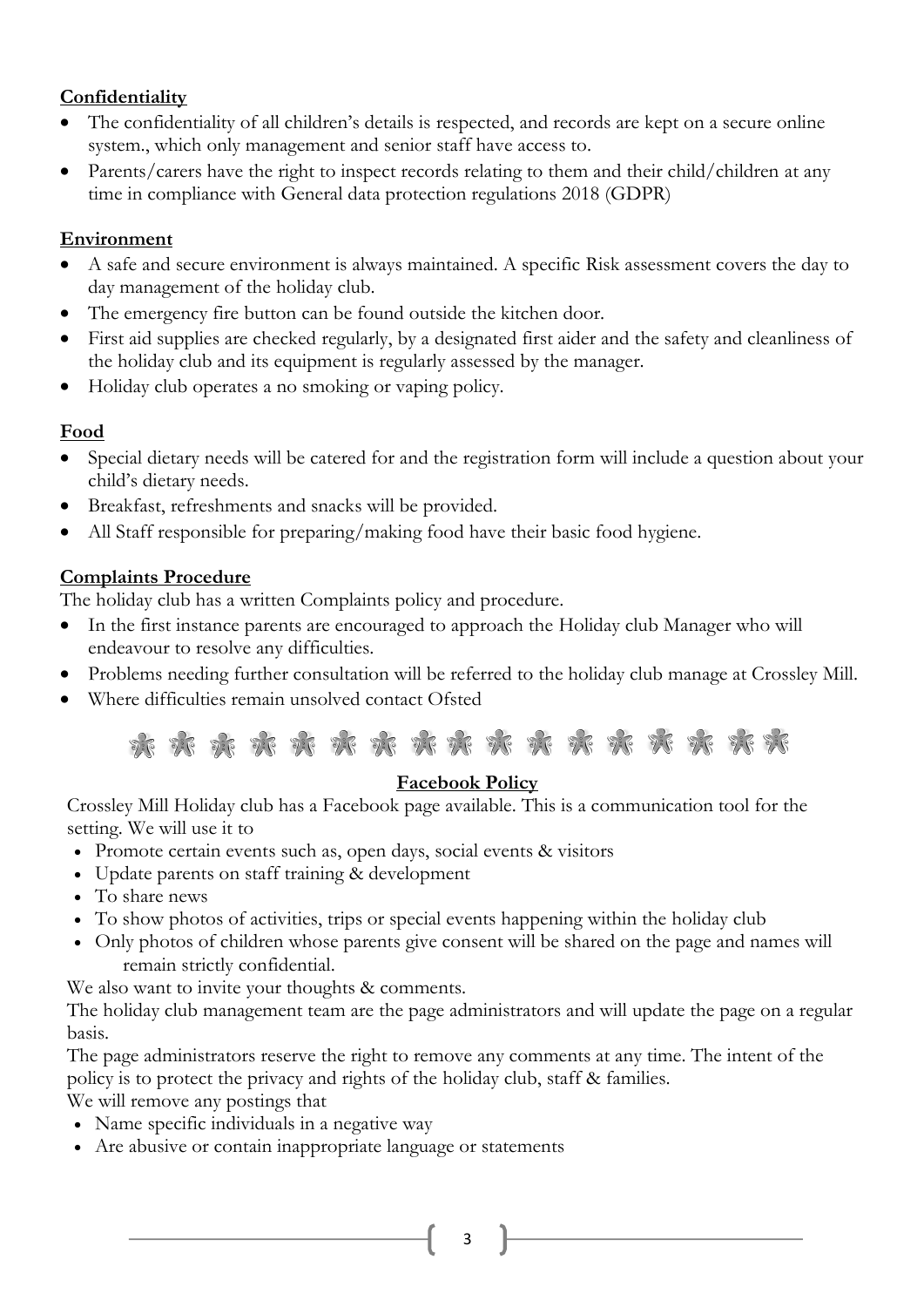- Do not show proper consideration for others privacy
- Breach copyright or fair use laws
	- Contain any photos of children without necessary parental consent.



#### **Arrivals/Departures/Uncollected Child Policy**

#### **Arrivals and departures**

Holiday club opens at 8.30am. All children attending their session must arrive by 10am and be collected by 5.30pm by a responsible adult aged 16 or over. Please call the holiday club mobile (at the front of the policy) if there is a change in person collecting your child. We will not hand children over to unknown persons.

#### **Uncollected child procedure**

If a child is left beyond the closing time this procedure should be followed:

- two members of staff must remain on the premises.
- a member of the team will attempt to locate the child's parent/carer
- if the parent/carer is not contactable then emergency numbers will be phoned
- if all attempts to contact parent/carer or emergency contacts fail then the procedure will be repeated at 10 minute intervals
- the Holiday club Manager should be alerted

If after all reasonable attempts to contact parents and the emergency contact have failed, then the manager will contact the **First Response Team at Calderdale MBC**.  $U_{\text{tot}}$  $\sim$   $\sim$   $\sim$ 

| USCIUI INUIIIDEIS                          |                                   |
|--------------------------------------------|-----------------------------------|
| Local police                               | 01422 337059                      |
| First Response Team                        | 01422 393336                      |
| First Response Team (out of hours support) | 0845 11 11 137                    |
|                                            | * * * * * * * * * * * * * * * * * |

#### **Smoking Policy**

The Croft @ Crossley Mill operates a NO SMOKING or VAPING policy. Staff who smoke/vape must do so outside the building, away from the holiday club entrance.



#### **Outings policy**

#### **Ratio of staff to children (aged 5-10 years old)**

One member of staff – **8** children walking

Staff are assigned designated children before leaving the club, children and staff made aware of this. Regular head counts and registers carried out, all children will wear the High visibility jackets when on outings, A fully charged mobile phone will always be taken containing all children's up to date emergency contact information.

Staff will always remain vigilant to ensure the safety and welfare of the children. Staff will be fully aware of the route and their destination and will always walk ahead, risk assessing dangers should they arise.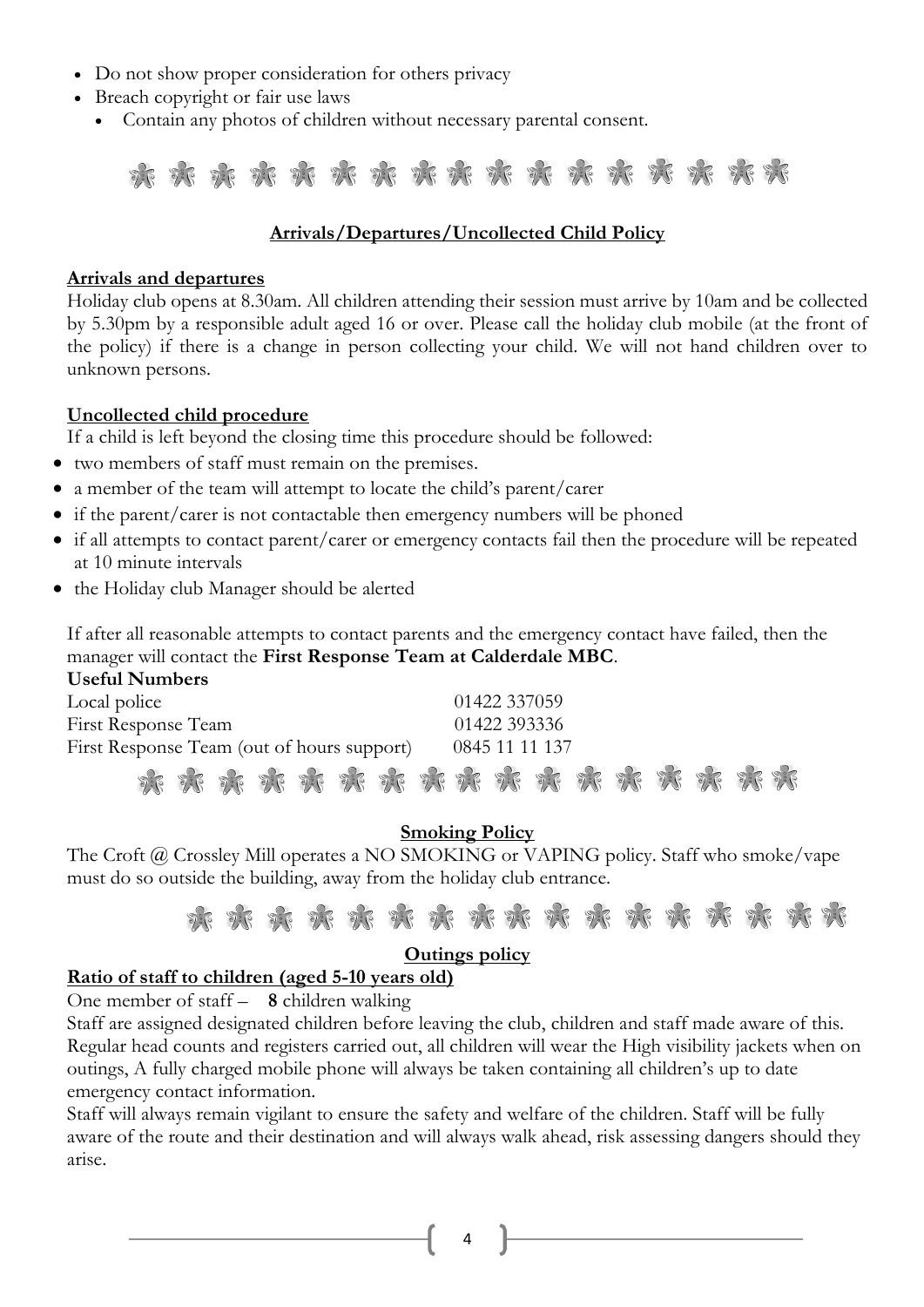#### **Public transport**

When using public transport, we will follow the risk assessment procedure.

All children will be seated safely on public transport and will only stand to leave when the vehicle is stationary, and all children will be sat together in view of their designated adult. When seating is limited, we will wait for the next bus/train to ensure all children have a seat. Head counts will be carried out when entering and exiting the transport. Registers taken at designated times. (when entering or exiting a new destination)

Contents:- First Aid Box, , wipes , mobile phone, sun cream, access to OneDrive files, fully charged mobile phone.

\* \* \* \* \* \* \* \* \* \* \* \* \* \* \* \*

**Safeguarding Children Policy-**Please see policy and procedure on notice board.

\* \* \* \* \* \* \* \* \* \* \* \* \* \* \*

#### **Medication Policy**

#### **Aim**

This organisation puts the wellbeing of the children in its care at the very core of its services. The organisation is keen to help children to attend, where appropriate, even if they are taking medication. Members of staff are permitted to administer prescribed medicines to the children in our care.

#### **Policy**

In order for medication to be administered the following procedure must be adhered to by parents and staff for the health and wellbeing of all the children in the setting.

The organisation requires written and signed consent in advance from parents which clearly shows the child's full name, name of medication, date, dosage, time administered at home, time to be administer at holiday club and the parents signature. This form is to be signed daily until informed otherwise by the parents. Any medication left with staff for administration must be in its original container and bear its original label.

Crossley Mill Holiday club will provide emergency Calpol/Piriton at management's discretion parents/carers will be contacted prior to administration and asked to collect their child.

At least one member of staff will be trained in the administration of and monitoring of medication. In an emergency situation the first aider should be called and an ambulance. Parents should be informed immediately. The **Children's Illness Policy/accident/emergencies** should be followed.

\* \* \* \* \* \* \* \* \* \* \* \* \* \* \* \*

#### **Children's Illness Policy**

#### **Our Policy**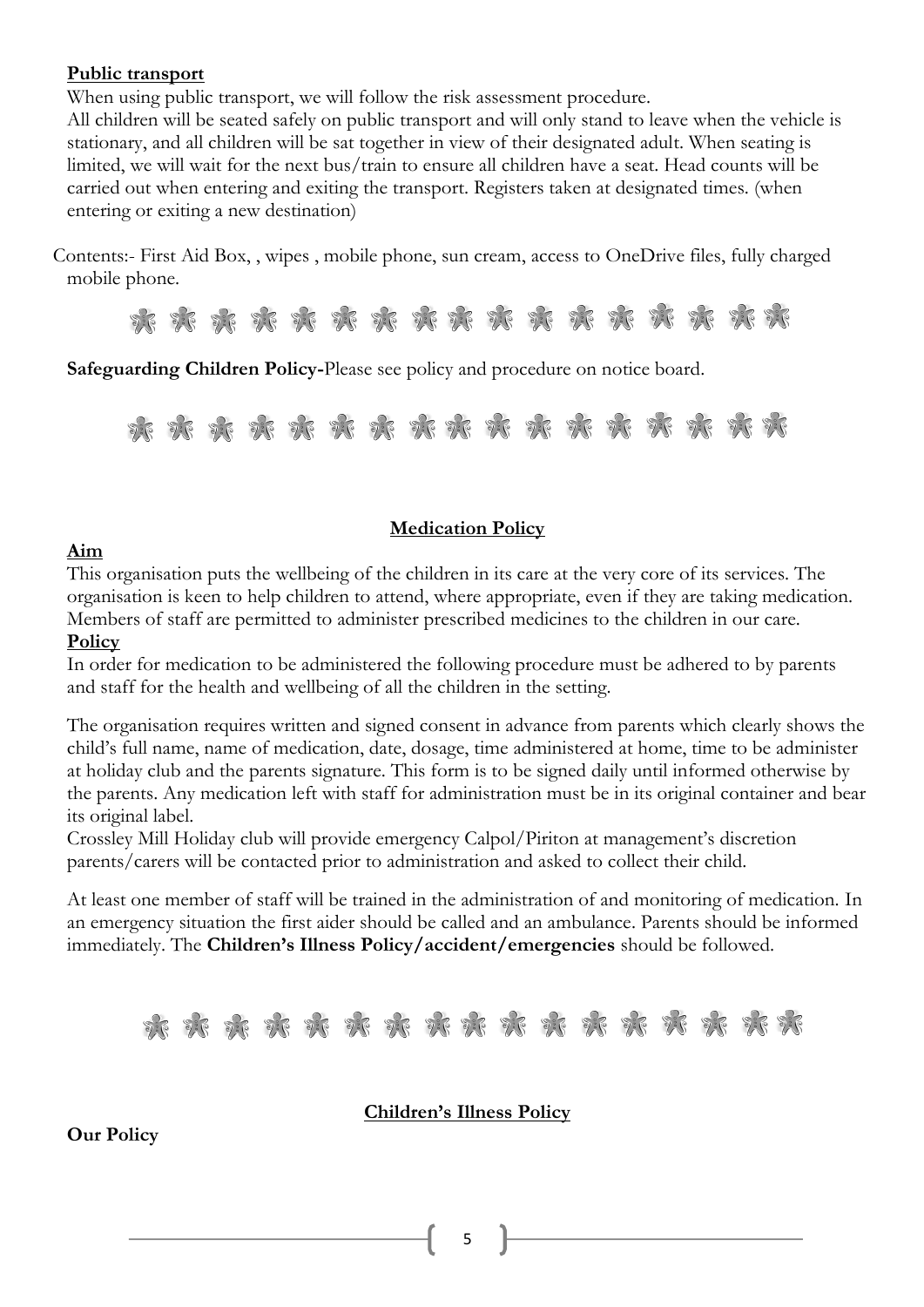Holiday club reserves the right to send home or refuse to take any child who is ill, whether their illness is infectious or not. This may happen if the child is so ill that the staff are concerned, or the child is so ill that the child needs more individual care than is possible to give at the holiday club.

Any child with an infectious illness will be excluded from the holiday club. Parents are advised to take their child to their GP. Parents will be asked to notify the holiday club to let us know the doctors diagnosis. Certain kinds of infectious illnesses require a child to be excluded from holiday club for a minimum number of days. Parents should consult their GP if there is any doubt.

If a child becomes ill whilst at Holiday club, a member of staff will phone the parent or other emergency contact on the child's application form and care for him/her until someone comes to collect them. When a child is absent from holiday club, for any reason including illness, parents are expected to let us know.

#### **Major Accident/Emergencies**

If a child has an accident at Holiday club that needs urgent medical attention a member of management team will call an ambulance and then to take the child to the Casualty Department of Halifax Hospital and stay with that child until a parent or carer has arrived. Another member of staff will contact the parent or other emergency contact on the application form. In all cases the first aider will write a report of what happened, and action taken.

#### **Minor accidents and incidents**

If a child has a minor accident/incident within holiday club it is dealt with by a member of staff who holds their paediatric first aid, reported to management and then written up on an accident form if needed. The accident form must be signed by 2 members of staff and then signed by parents/carers on collection. All accidents that have involved a bump to the head should be reported to management/senior promptly so that the child's parent can be informed via telephone. The report is then to be photo copied so parents can sign and keep a copy on collection.

#### **Exclusion Policy-** See notice board



#### **Policy Statement**

The safety of the children is paramount, and the setting will make every effort to ensure that whilst on outings all children are closely supervised to ensure they remain safe and within the group. Please see our Outings Policy for the procedures we have in place.

#### **Procedure**

In the extremely unlikely event that a child was to become detached from the group and become 'lost' then we have the following procedure in place.

- All staff and helpers to be alerted and a search made of the immediate and surrounding areas.
- Depending on location, others alerted, for example if in a shop then the shop staff.
- If the search proves negative, then the following people/organisations will be informed
- parents,
- police 01422 337059
- social services 01422 353279
- Ofsted 0300 123 1231 are to be informed.
- Staff must ensure the welfare, both physical and emotional, of other children in their care.
- The responsible Holiday club Practitioner to provide the police with details of the child and incident.
- The Manager, Deputy or Senior to be responsible for gathering all relevant information and liaising with the required authorities and parents.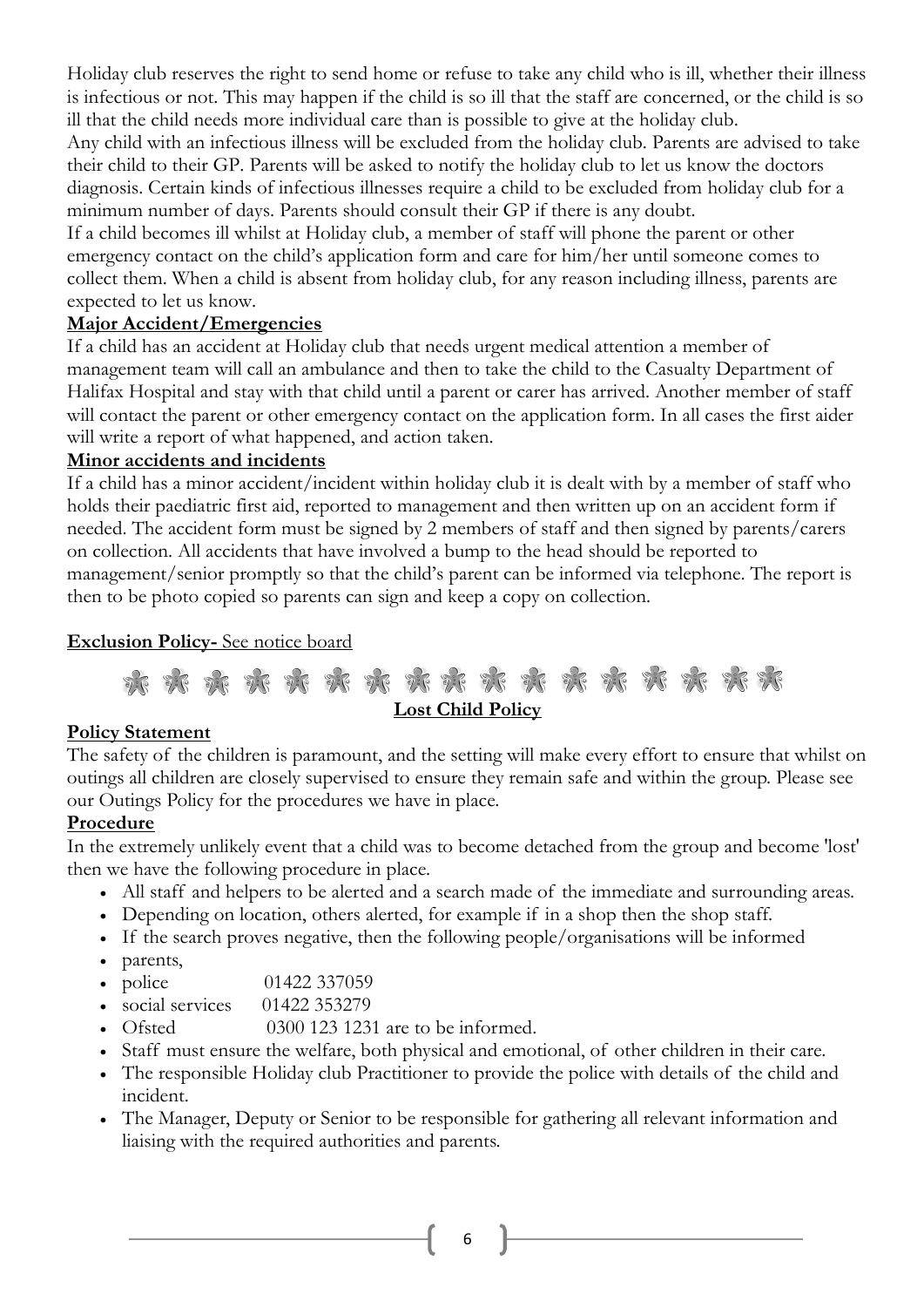Parents are kindly requested to inform the Manager or Deputy if there is any risk of abduction from an estranged parent.

永永永永永永永永永永永永  $8.6$  \$1.6  $5.6$  \$ 26

#### **ICT policy (cameras and mobile phones)**

#### **Statement of intent**

It is our intention to provide an environment in which children, parents/carers and staff are safe from images being recorded and inappropriately used.

#### **Aim**

Our aim is to:

• Have a clear policy on the acceptable use of mobile phones and cameras that is understood and adhered to by all parties concerned without exception.

In order to achieve this aim, we operate the following Acceptable Use Policy:

#### **Mobile Phones-Staff**

- All staff must ensure that their mobile telephones/devices are left inside their bag throughout contact time with children. Staff bags should be placed in the staff room or in the designated coat area.
- Mobile phones may only be used at staff breaks or in staff members' own time and in the designated staff area.
- If staff have a personal emergency, they are free to use the setting's phone or make a personal call from their mobile in the designated staff area.
- During group outings nominated staff will have access to a nominated mobile phone, which is to be used for the managing of the holiday club.
- It is the responsibility of all members of staff to be vigilant and report any concerns to the Holiday club Manager.
- We ask all parents/carers to keep their mobile phones in pockets or bags whilst collecting or dropping off their child at holiday club.
- Concerns will be taken seriously, logged and investigated appropriately (see allegations against a member of staff policy).
- The Manager reserves the right to check the image contents of a member of staff's mobile phone should there be any cause for concern over the appropriate use of it.
- Should inappropriate material be found then our Local Authority Designated Officer (LADO) will be contacted immediately. We will follow the guidance of the LADO as to the appropriate measures for the staff member's dismissal.

#### **Children's mobile phones/tablets**

**Mobile phones are not permitted**-we cannot be responsible for your child's personal mobile phone or tablet or for the usage of it during their time at holiday club.

#### **Camera/iPad**

- Only the designated holiday club camera (ipad) is to be used to take any photo within the setting or on outings.
- We request parents' signed permission to take photos of their child to record their memories of holiday club

#### **Internet**

• Use of the internet, including e-mail, is permitted as directed by Holiday club management for purposes such as research and learning activities directly related to the curriculum.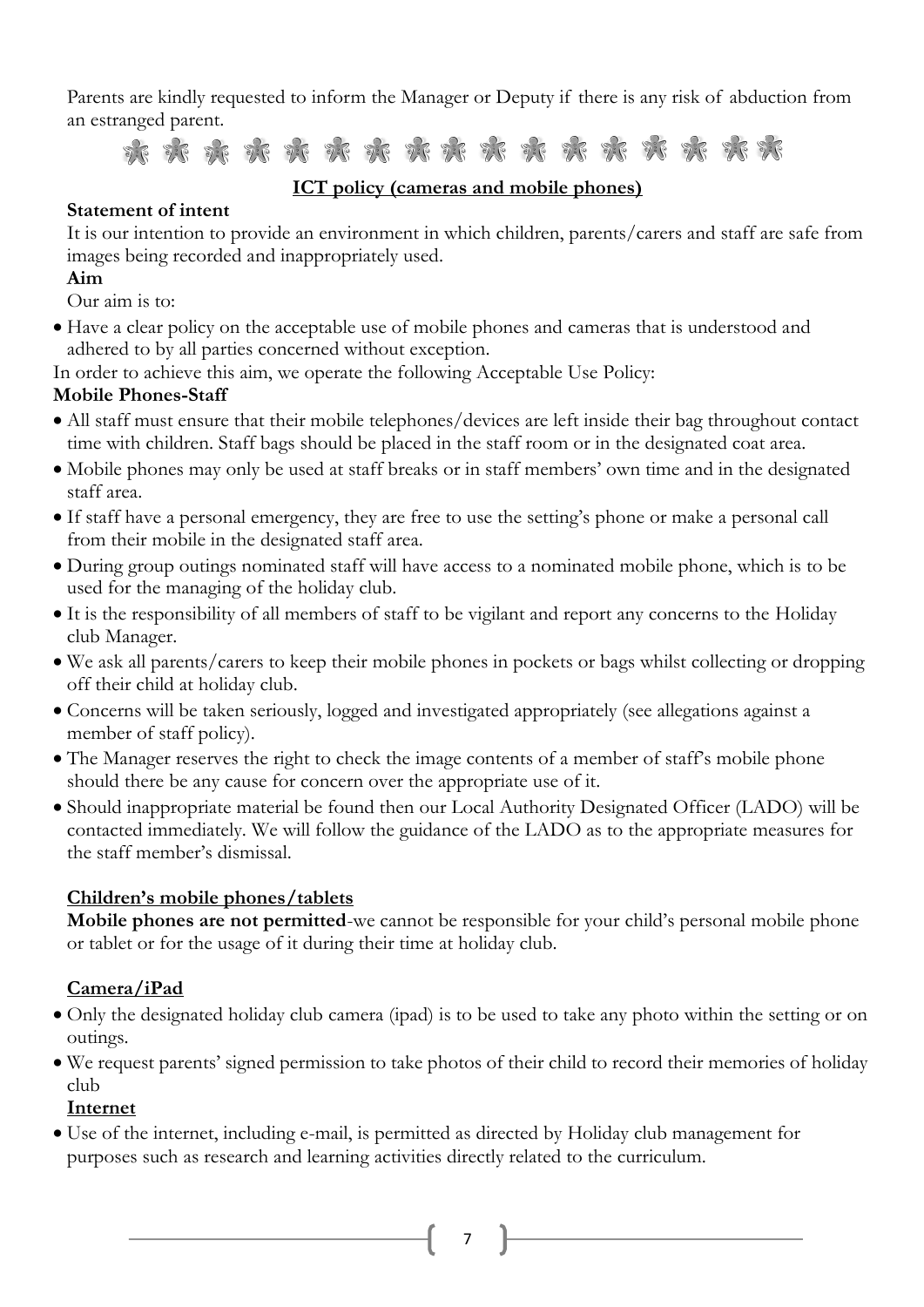• Use of the internet on holiday club premises should principally be for holiday club use, e.g. accessing learning resources, educational websites, researching curriculum topics, use of email on holiday club business etc.



#### **Bad Weather Policy**

#### **Statement of Intent**

Even though we aim to keep the holiday club running during school holidays, bad weather particular heavy snowfall or floods could result is us having to close.

#### **Outcome 1**

Should we have heavy snowfall/floods overnight that make it hazardous and dangerous for staff and parents to travel the Holiday club will be closed. Holiday club management will do their best to ensure parents/carers know on the morning of the closure via text message or phone call.

#### **Outcome 2**

Should we have heavy snowfall/floods during a session we will call parents/carers to pick up immediately or as soon as possible. Holiday club management will either send a text message or phone parents/carers. It is VITAL that we have up to date contact numbers for all our children, also an emergency contact if parents/carers are not nearby. Two members of staff will remain with the children until all of them have been collected.

Both outcomes are at the discretion of management by using the information we have to hand such as up to date travel information including public transport, risk assessments and Health and Safety issues. If for any reasons we needed to evacuate the building, we would follow the Evacuation Policy (See Evacuation Policy in the entrance)



#### **Equal Opportunities**

#### **Statement of Policy**

The legal framework of this policy is the Equal Opportunities and Discrimination (Equality Act 2010) This framework covers all of the **"Protected Characteristics**" stated below

It is unlawful to discriminate directly or indirectly in recruitment or employment because of any of the nine "protected characteristics" in the Equality Act 2010. These are: **age, disability, gender reassignment, marriage and civil partnership, pregnancy and maternity, race, religion or belief, sex, and sexual orientation.** The Equality Act 2010 makes it unlawful for staff to discriminate directly or indirectly, or harass customers or clients because of the protected characteristics of disability, gender reassignment, pregnancy and maternity, race, religion or belief, age, sex, and sexual orientation in the provision goods and services.

**Perceptive discrimination** is also covered in the Equality Act 2010. This is where an individual is directly discriminated against or harassed based on a perception that he or she has a particular protected characteristic when he or she does not.

#### **Children**

By using everything that is set out in our Crossley Mill Holiday club Principles and our Holiday club Quality Assurance we encourage children to develop positive attitudes towards people who are different from themselves and show care and empathy towards others. We do this by:-

- making children feel valued and good about themselves
- reflecting the widest possible range of communities in the choice of resources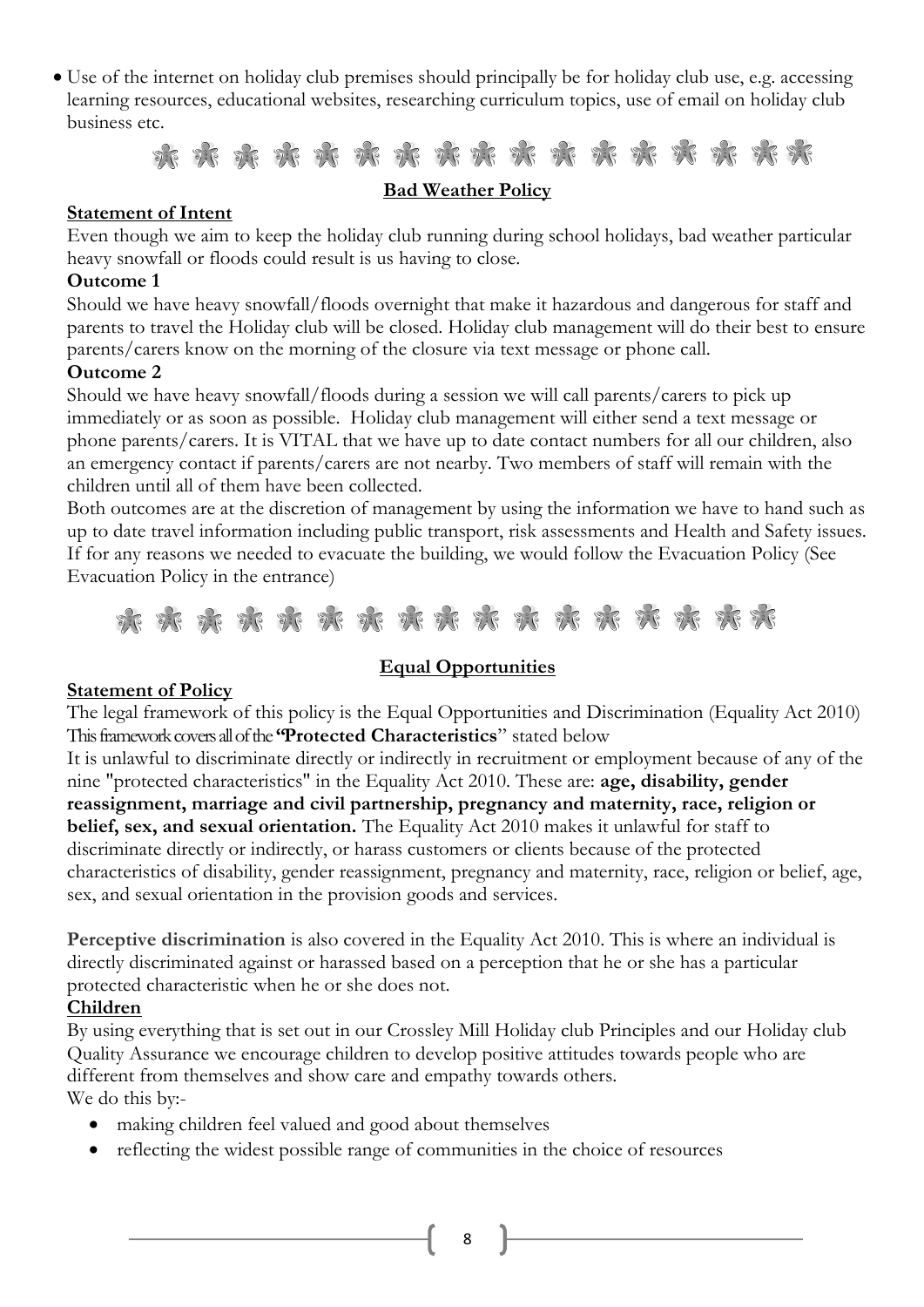- avoiding stereotypes or derogatory images in the selection of materials
- creating an environment of mutual respect and tolerance
- helping children to understand that discriminatory behaviour and remarks are unacceptable
- ensuring that the all routines and activities are offered inclusive with special educational needs and disability in mind
- Ensuring that children whose first language is not English have full access to activities and are fully supported.
- to role model all the above behaviour

#### **Valuing Diversity in Family Life**

- We welcome the diversity of family life and work with all families
- We encourage children to contribute stories of their everyday life into holiday club
- For families who have a first language other than English, we value the contribution their culture and language offer.

Policy. Any employees who have any doubts or concerns about its application should contact them.

#### \* \* \* \* \* 26 26 26  $\sqrt{2}$  $9.6$  $7.6$  7.8  $\sqrt{2}$  $9.6$

#### **Behavioural Management Policy**

We aim to work with the children to enable them to develop self-discipline and self-esteem in a safe environment of mutual respect and encouragement. We promote positive behaviour and have developed strategies for dealing with unwanted behaviour. We work closely with parents to support children who may be demonstrating unwanted behaviour, sharing strategies and providing additional one-to-one time for the child if they are in need of extra emotional support.

To promote positive behaviour, we have implemented the following.

- We have developed some simple rules for the setting. These are explained to everyone in the setting. We involve the children in helping to agree rules wherever possible.
- All adults in the setting ensure that the rules are applied consistently, so that children have the security of knowing what to expect and learning right from wrong.
- All staff are positive role models for the children with regard to friendliness, care and courtesy. Modelling polite manners such as saying "please" and "thank you".
- Staff in the setting praise and encourage desirable behaviour such as kindness, turn taking and willingness to share.
- We will take positive steps to avoid a situation in which children receive adult attention only in return for undesirable behaviour.

#### **When children behave in undesirable ways we will follow the procedure below**.

- Children who misbehave will be given one-to-one adult support in talking about what was wrong and why and how to behave more appropriately. Where appropriate this might be achieved by a period of "time out" with an adult.
- In cases of serious misbehaviour, such as racial, bullying or other abuse, the unacceptability of the behaviour and attitudes will be made clear immediately, but by means of explanations rather than personal blame. Parents will be informed.
- In any case of misbehaviour, it will always be made clear to the child or children concerned that it is the behaviour and NOT the child that is unwelcome.
- Staff will not shout or raise their voices in a threatening way.
- Physical punishment, such as smacking or shaking, will NOT be used or threatened. Such behaviour from any member of staff in the setting would be classed as gross misconduct,